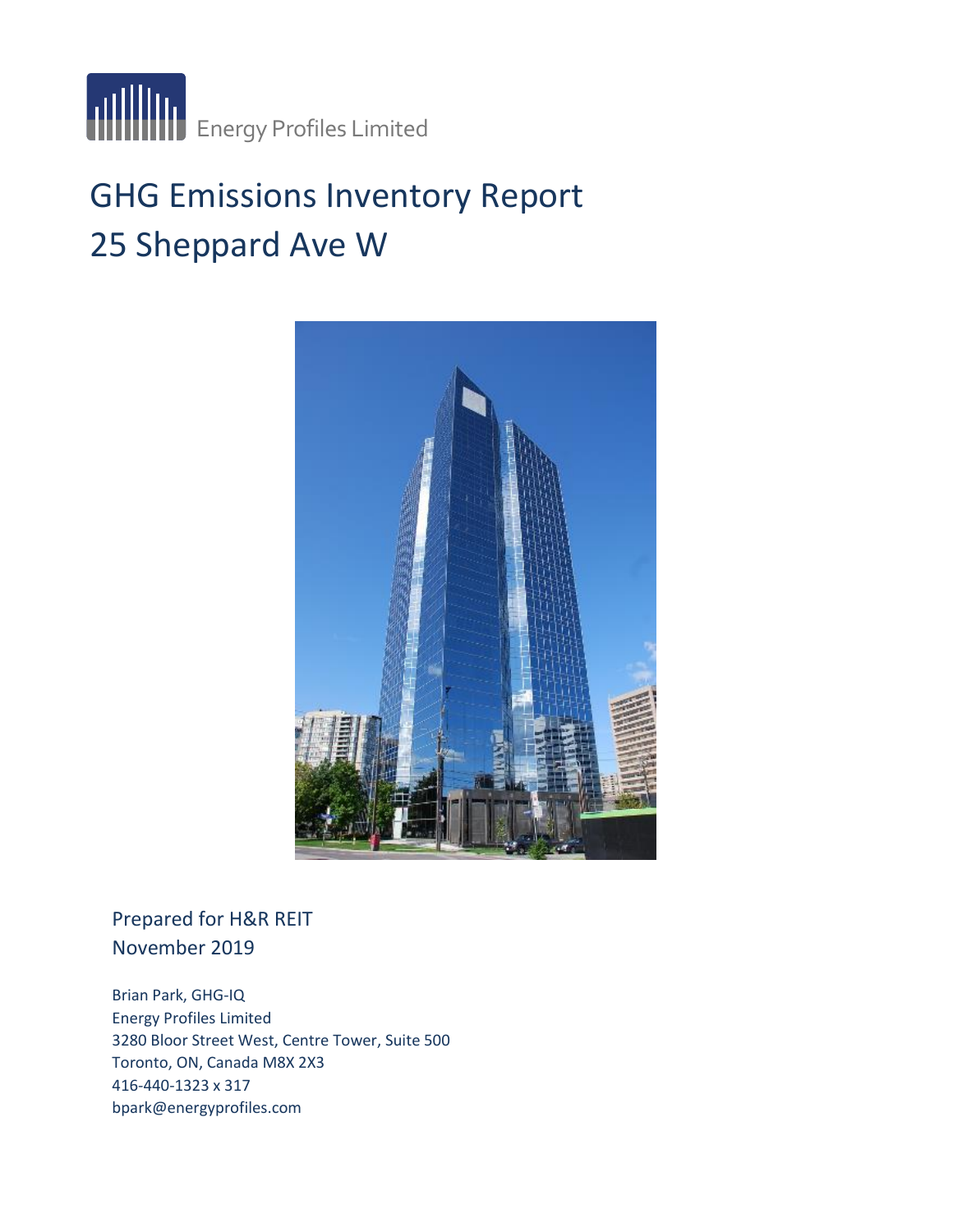#### Contents

| 1.0   |  |
|-------|--|
| 2.0   |  |
| 2.1   |  |
| 3.0   |  |
| 3.1   |  |
| 3.2   |  |
| 4.0   |  |
|       |  |
| 4.1.1 |  |
| 4.1.2 |  |
| 4.1.3 |  |
| 4.1.4 |  |
| 4.2   |  |
|       |  |
| 5.0   |  |
| 5.1   |  |
| 5.1.1 |  |
| 5.2   |  |
| 5.2.1 |  |
| 5.2.2 |  |
| 5.3   |  |
| 5.4   |  |
| 6.0   |  |
| 6.1   |  |
| 6.2   |  |
| 6.3   |  |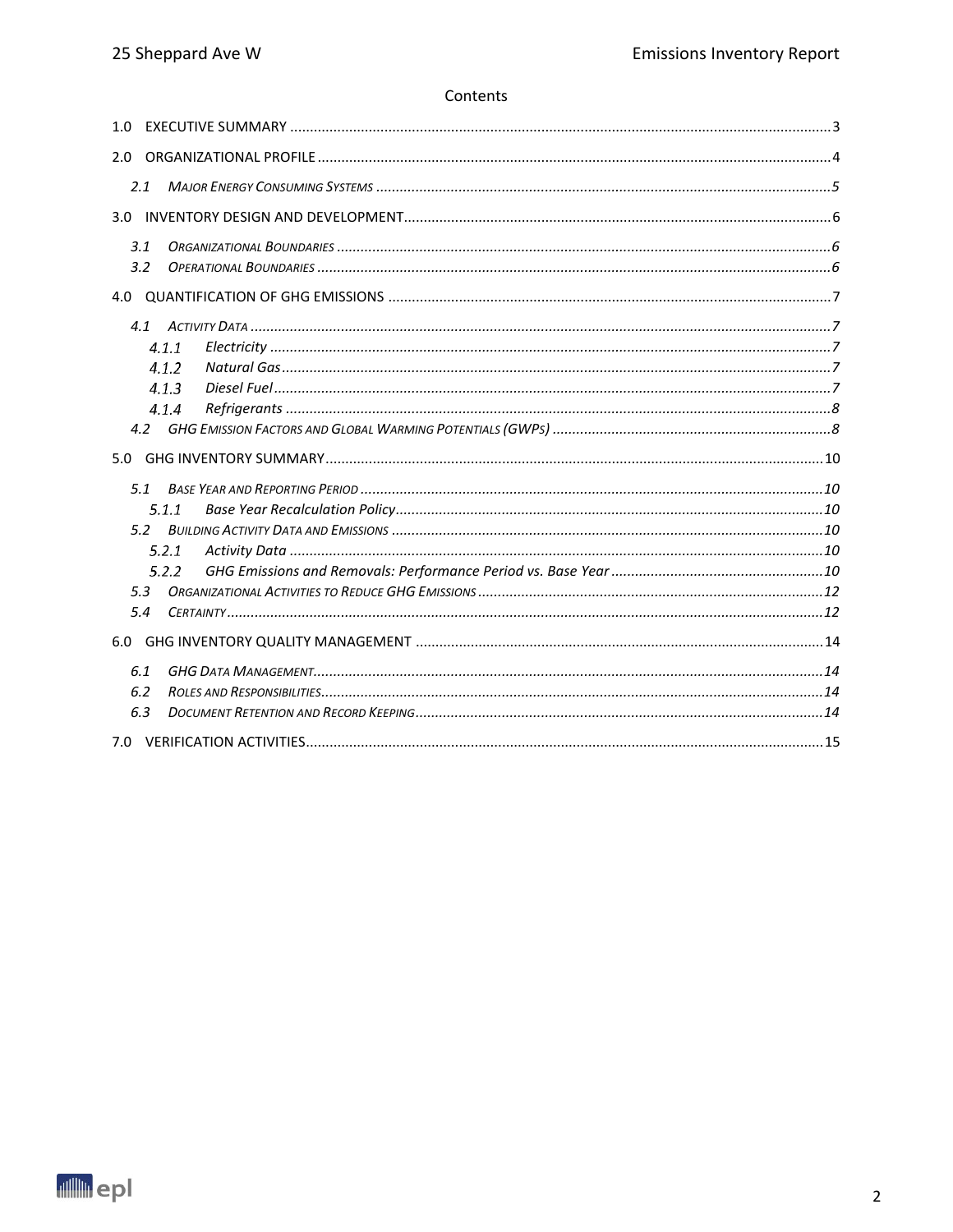#### <span id="page-2-0"></span>**1.0 EXECUTIVE SUMMARY**

25 Sheppard Ave W, located in Toronto, Ontario, is applying for LEED Canada Existing Buildings: Operations and Maintenance (LEED EB) certification with the Canada Green Building Council (CaGBC).

This report was prepared by Energy Profiles Limited (EPL) on behalf of H&R REIT. The purpose of this report is to summarize the GHG emissions generated at 25 Sheppard and the measures taken to manage those emissions.

This report fulfils the requirements for LEED Canada EB: Operations and Maintenance - Credit 6, Energy and Atmosphere: Emissions Reduction Reporting (LEED EAc6), and has been prepared in accordance with ISO 14064-1.

During the LEED Performance Period (October 1, 2018 – September 30, 2019), 25 Sheppard produced a total of 1,309.5 tCO2e in greenhouse gas emissions: 1,197.2 tCO2e of Direct (Scope 1) emissions and 112.3 tCO2e of Energy Indirect (Scope 2) emissions.

The following table shows a comparison of emissions in the LEED Performance Period vs. the October 1, 2017 – September 30, 2018 Base Year:

| <b>Scope</b>           | Base Year (tCO2e) | <b>Performance Period</b><br>(tCO2e) | Increase vs. Base<br>Year |
|------------------------|-------------------|--------------------------------------|---------------------------|
| <b>Direct</b>          | 1,082.3           | 1.197.2                              | 114.9                     |
| <b>Energy Indirect</b> | 123.4             | 112.3                                | $-11.0$                   |
| Total                  | 1,205.7           | 1.309.5                              | 103.8                     |

#### Emissions by Scope: Base Year vs. Performance Period

Total emissions from the Performance Period were approximately 9% higher than the Base Year amount.

As per the LEED Canada reporting requirements, this report has been verified by an independent thirdparty evaluator and used by H&R REIT to enroll 25 Sheppard in the CSA GHG CleanStart Registry.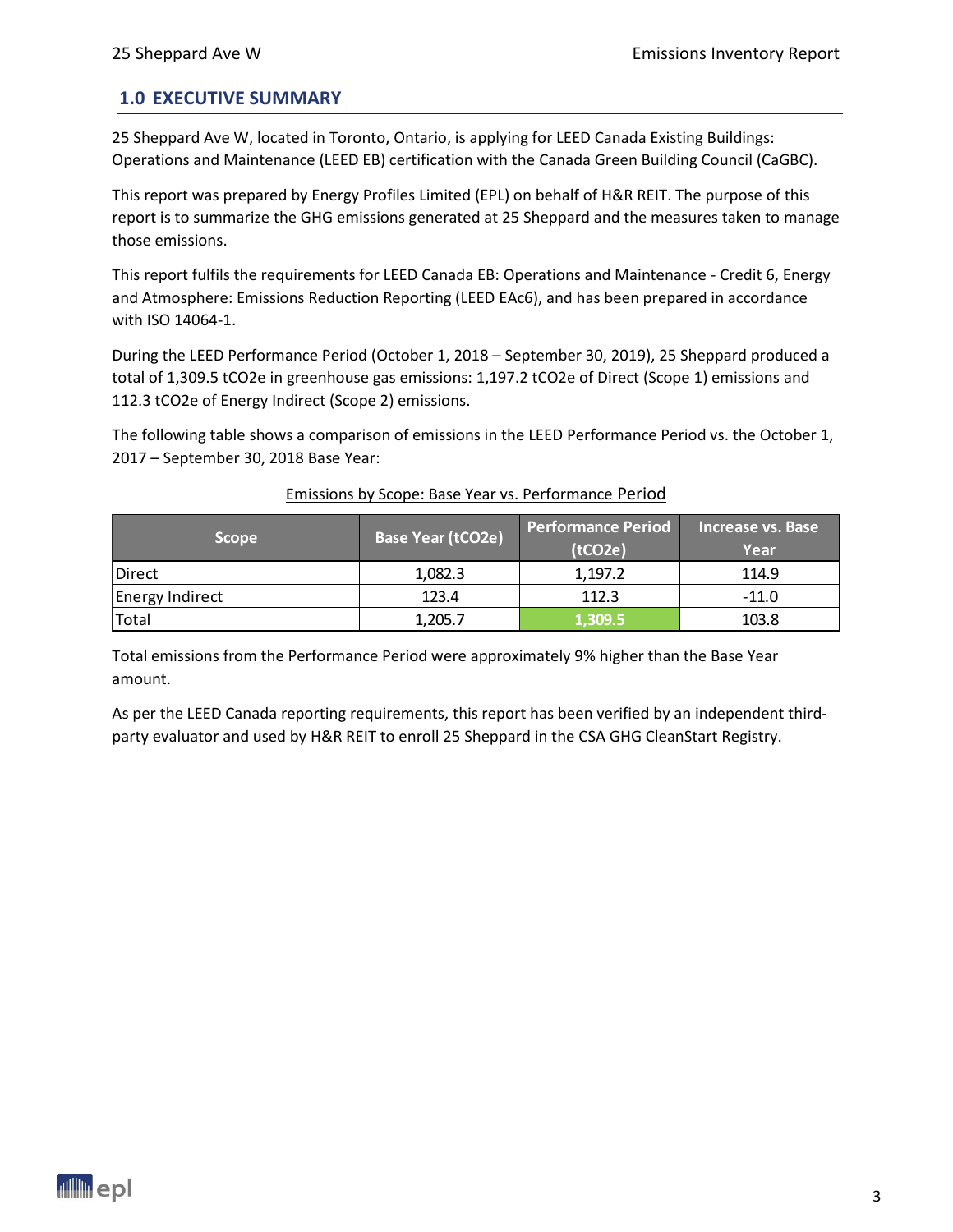#### <span id="page-3-0"></span>**2.0 ORGANIZATIONAL PROFILE**

25 Sheppard Ave W is a 22-storey office tower, located at the intersection of Yonge Street and Sheppard Avenue West in Toronto, Ontario. The property was constructed in 1994, with a total gross leasable area of 386,591 ft².

Most of the gross leasable area is occupied by office tenants. Two retail tenants and a dentist's office are located on the ground floor. The primary tenant is Nestlé Canada Inc., which fully occupies the upper four stories of the tower.

A summary of key building information is summarized below:

| <b>Description</b>   | <b>Information</b>                    |
|----------------------|---------------------------------------|
| <b>Property Name</b> | Nestle Building                       |
|                      | 25 Sheppard Avenue West               |
| Address              | Toronto, ON                           |
|                      | <b>M2N 6S6</b>                        |
| Property Type        | Office                                |
| Number of Floors     | 22                                    |
| Gross Leasable Area  | 386,591 ft <sup>2</sup>               |
| Lease hours          | 7:00 AM to 7:00 PM (Monday to Friday) |
| <b>Site Contacts</b> | Larry McGrath                         |
| <b>Phone Number</b>  | 416-225-2064 x 204                    |

#### Building Information Summary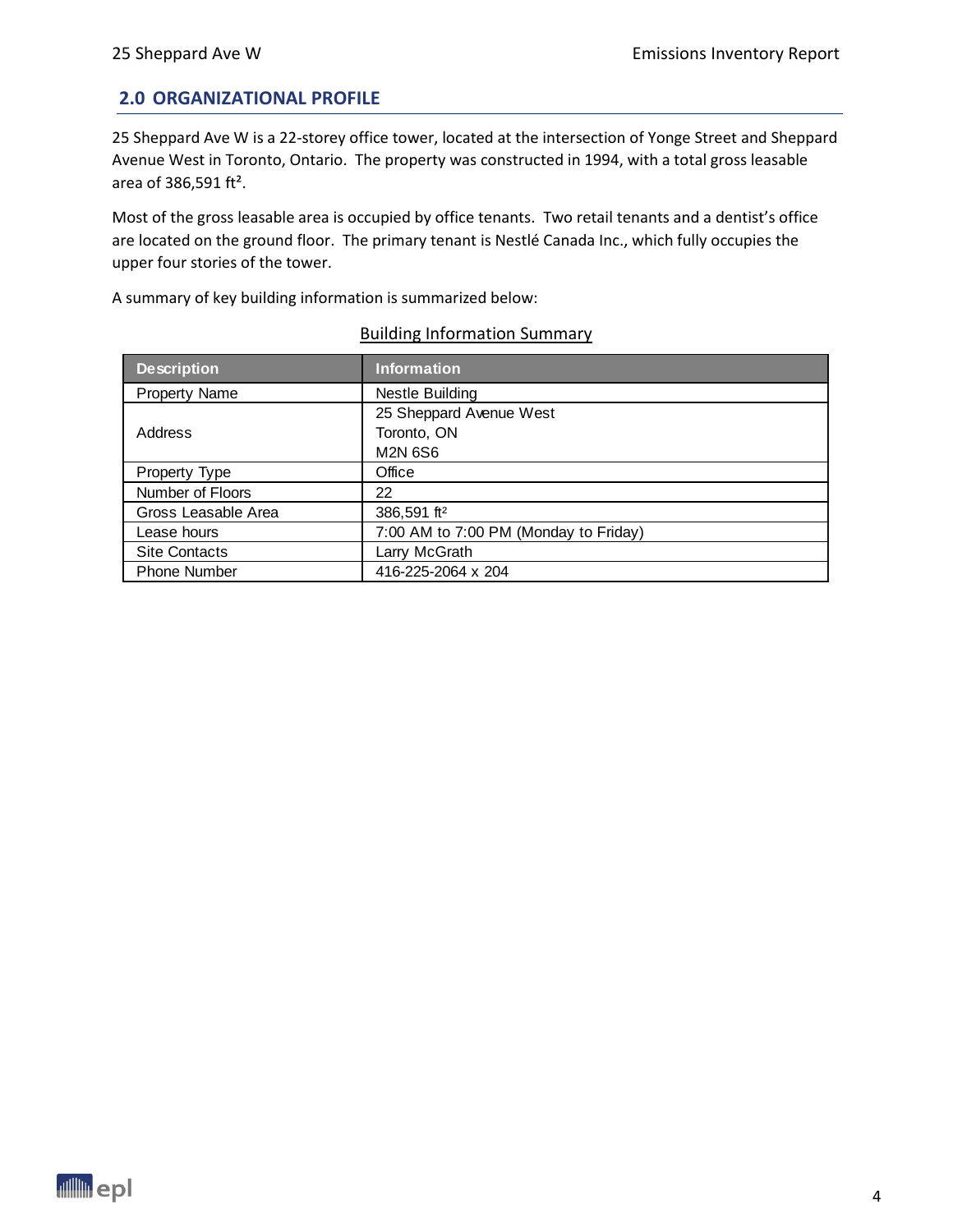#### <span id="page-4-0"></span>**2.1 Major Energy Consuming Systems**

Major energy consuming systems at 25 Sheppard are as follows, as per an ASHRAE Level II Energy Audit performed by EPL in 2019.

#### **Lighting**

Base building office lighting consists of approximately 3,000 recessed LED fixtures rated at 40W each and fitted with dimmable LED drivers. Lighting power intensity was calculated to be approximately 0.25 W/ft<sup>2</sup> in the office space, based on submeter data.

#### **Ventilation and Air Distribution Systems**

Outdoor air at 25 Sheppard is a provided by a single variable speed make-up air (MUA) unit, labeled AHU1 in the BAS, rated at 75 hp and 70,000 cfm. Outdoor air is delivered to compartment units on floors 2-22 and the ground floor via an outdoor air shaft. Compartment unit (CU) fans are equipped with VFD controls and are typically rated at 22,000 cfm and have motors rated at 20 hp with 93% efficiency; two exceptions being the 21st floor, which is rated at 25 hp, and the 22nd floor which is rated at 26,000 cfm. There are two main exhaust fans located in the penthouse of 25 Sheppard, a sanitary exhaust fan (EF #4) with a motor rated at 25 hp, and a general exhaust fan (EF #5) with a motor rated at 40 hp. Both are equipped with variable speed drives.

#### **Heating Systems**

Primary heating is provided to 25 Sheppard by a boiler plant consisting of four modulating boilers. Two boilers are Camus Dynaflame "near-condensing" boilers and have a rated input capacity of 4,000 MBH each and nameplate thermal efficiencies of 88%. The other two boilers are Raypack atmospheric boilers rated at 4,000 MBH and 85% thermal efficiency.

#### **Cooling Systems**

Primary cooling is provided to 25 Sheppard by two York centrifugal chillers in series, charged with R-123 refrigerant, designed to operate in series. The upstream chiller (Chiller 1) is rated at 588 tons and a full load efficiency of 0.60 kW/ton, and the downstream chiller (Chiller 2) is rated at 520 tons and a full load efficiency of 0.63 kW/ton. Both chillers are fitted with variable speed drives on the compressors which were installed on Chiller 1 and Chiller 2 in 2011 and 2013, respectively. Heat is rejected from the building via three Evapco cooling towers with a shared common sump. Each cooling tower has one centrifugal fan, each rated at 50 hp and 94.1% efficiency and is equipped with VFD controls.

Secondary cooling systems, including split air heat pumps, service electrical and mechanical rooms throughout the building.

#### **Domestic Hot Water Systems**

Domestic hot water (DHW) is heated by a dedicated Raytherm boiler rated at 512 MBH located in the penthouse boiler room to maintain a hot water supply temperature of 120°F.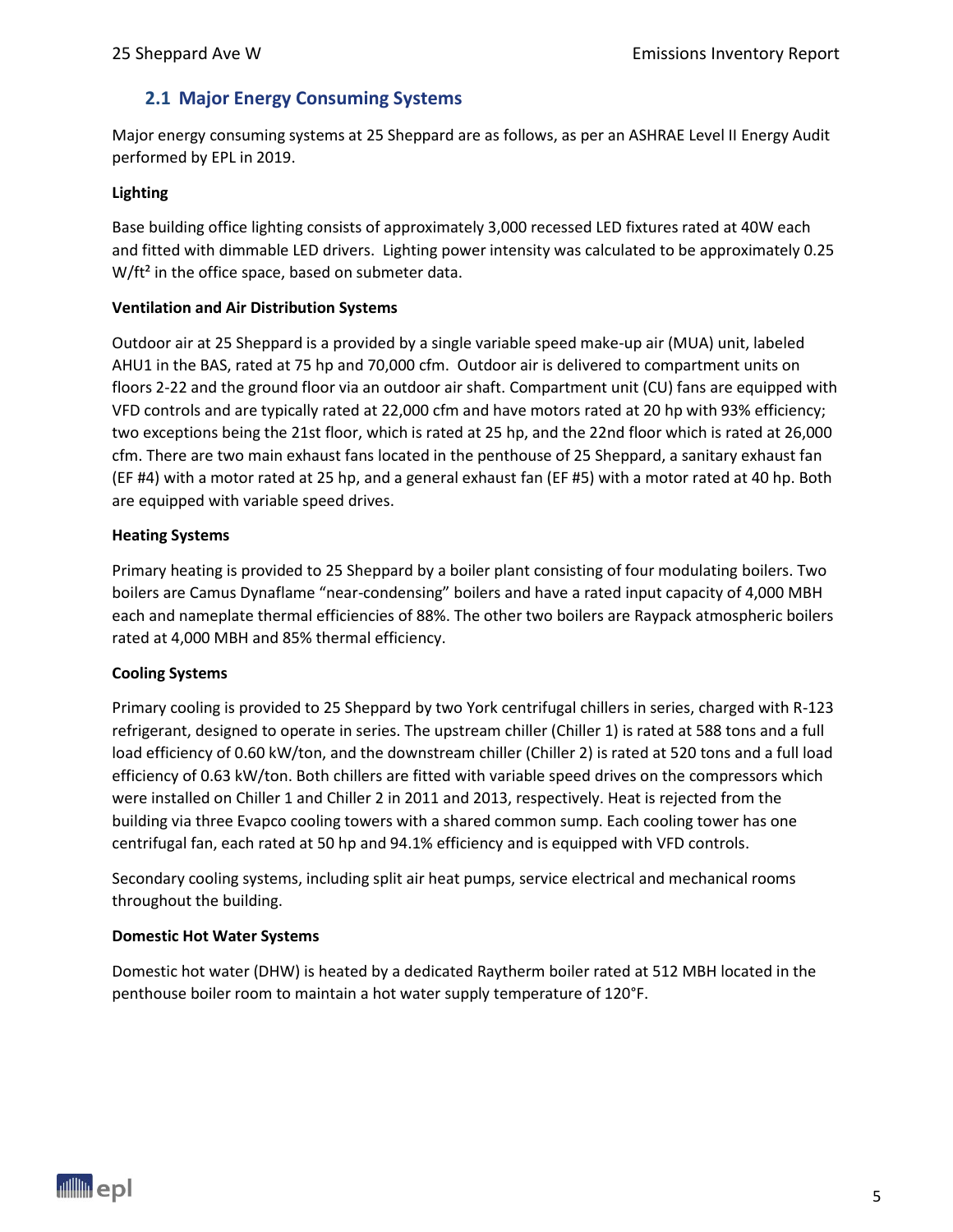#### <span id="page-5-1"></span><span id="page-5-0"></span>**3.0 INVENTORY DESIGN AND DEVELOPMENT**

#### **3.1 Organizational Boundaries**

The organizational boundaries for this project were set using the control approach, using the operational control criteria as defined by the GHG Protocol:

*Operational Control. A company has operational control over an operation if the former or one of its subsidiaries (see Table 1 for definitions of financial accounting categories) has the full authority to introduce and implement its operating policies at the operation. This criterion is consistent with the current accounting and reporting practice of many companies that report on emissions from facilities, which they operate (i.e., for which they hold the operating license). It is expected that except in very rare circumstances, if the company or one of its subsidiaries is the operator of a facility, it will have the full authority to introduce and implement its operating policies and thus has operational control.*

In the case of 25 Sheppard, H&R REIT is considered to have operational control over building systems, though it is noted that building tenants may also influence how the building is operated.

#### <span id="page-5-2"></span>**3.2 Operational Boundaries**

This report includes Direct (Scope 1), and Energy Indirect (Scope 2) emissions at 25 Sheppard, as follows:

| Direct/Indirect | Scope | <b>Emission Source</b> | <b>End Use</b>                                 |
|-----------------|-------|------------------------|------------------------------------------------|
| Direct          |       | Natural Gas            | Space heating, domestic water heating          |
| Direct          |       | Refrigerants           | Space cooling                                  |
| Direct          |       | Diesel                 | Emergency backup generation                    |
| Energy Indirect |       | Electricity            | Lighting, HVAC, space cooling, plug load, etc. |

#### Emission Sources by Scope

No combustion of biomass or GHG removals occur at 25 Sheppard. GHG sinks are not applicable to this inventory.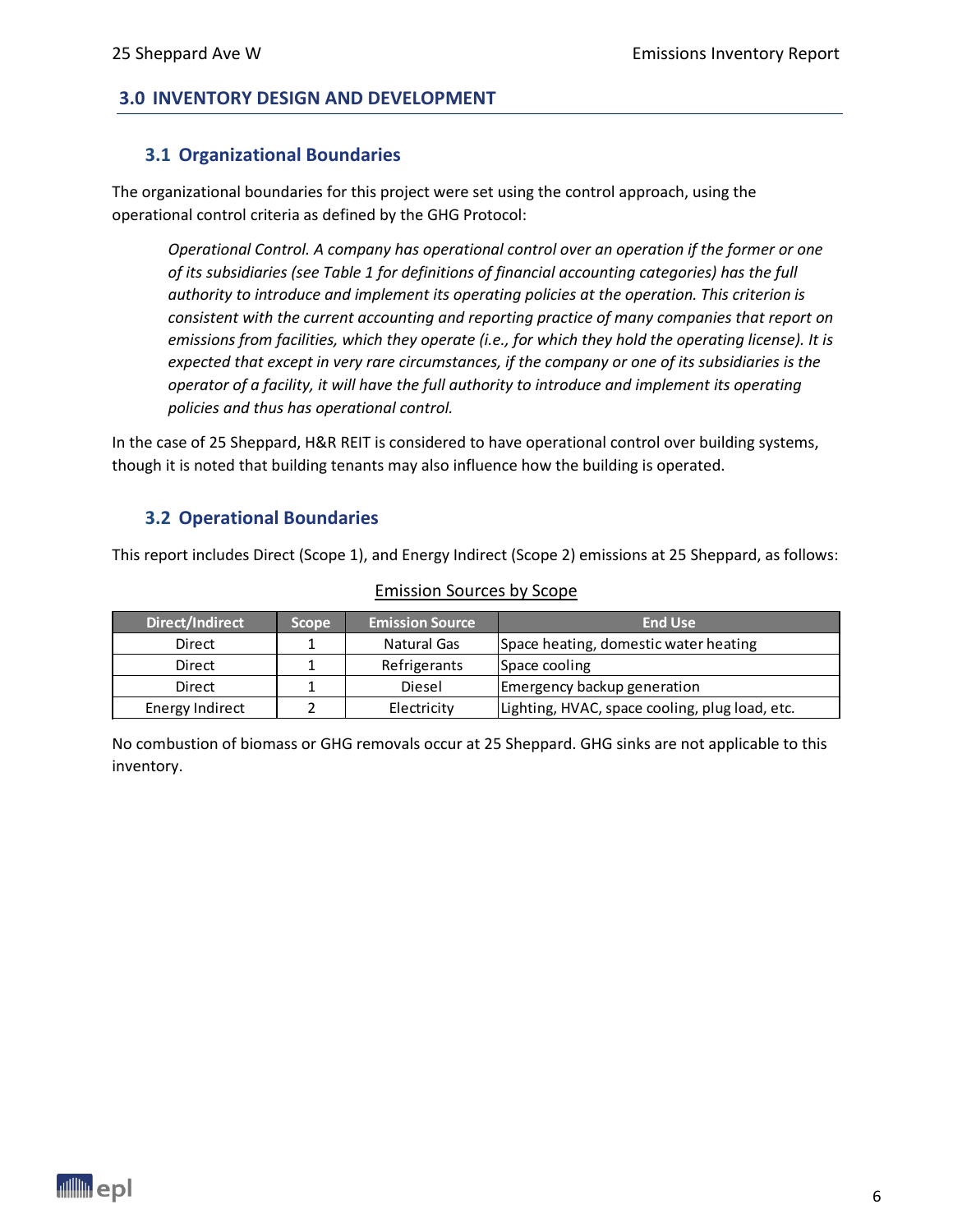#### <span id="page-6-0"></span>**4.0 QUANTIFICATION OF GHG EMISSIONS**

Measuring GHG emissions directly is cost prohibitive for a project of this size. Therefore, in keeping with industry best practices, GHG emissions have been quantified using the following formula for each GHG source identified in Section 3.2:

GHG Emissions = Activity Data (consumption) X Emission Factor

#### <span id="page-6-1"></span>**4.1 Activity Data**

<span id="page-6-2"></span>The following subsections describe the sources of the activity data used.

#### $4.1.1$ **Electricity**

Electricity is purchased for 25 Sheppard from Toronto Hydro via a single metered electricity service. Electricity consumption was obtained directly from the utility bills. Billed electricity consumption is detailed in Appendix A.

#### $4.1.2$ **Natural Gas**

<span id="page-6-3"></span>Natural gas is purchased for 25 Sheppard from Enbridge via a single metered gas service. Natural gas consumption was obtained directly from the utility bills. Billed natural gas consumption is detailed in Appendix A.

#### $4.1.3$ **Diesel Fuel**

<span id="page-6-4"></span>Diesel fuel is consumed by two emergency generators at 25 Sheppard. Fuel purchase amounts from 2018 were used to calculate a daily consumption rate. The following tables summarizes available diesel delivery data at 25 Sheppard:

#### Diesel Fuel Delivery Summary

| <b>Time of Delivery</b> | Last delivery | Number of days Litres Delivered |         | Litres/dav |
|-------------------------|---------------|---------------------------------|---------|------------|
| 2018-10-23              | 2018-02-25    | 240                             | 1.783.4 |            |

The calculated daily rate was then applied to the Base Year and Performance Period to estimate annual **Period Start Date End Date Litres/day Litres Consumed I** usage, as per the following table.

# Diesel Fuel Annual Activity Data

| Period      | <b>Start Date</b> | <b>End Date</b> | Litres/day | <b>Litres Consumed</b> |
|-------------|-------------------|-----------------|------------|------------------------|
| Base        | 2017-10-01        | 2018-09-30      | 7.4        | 2.712.2                |
| Performance | 2018-10-01        | 2019-09-30      | 7.4        | 2.712.2                |

The emissions from this activity are detailed in Appendix A.

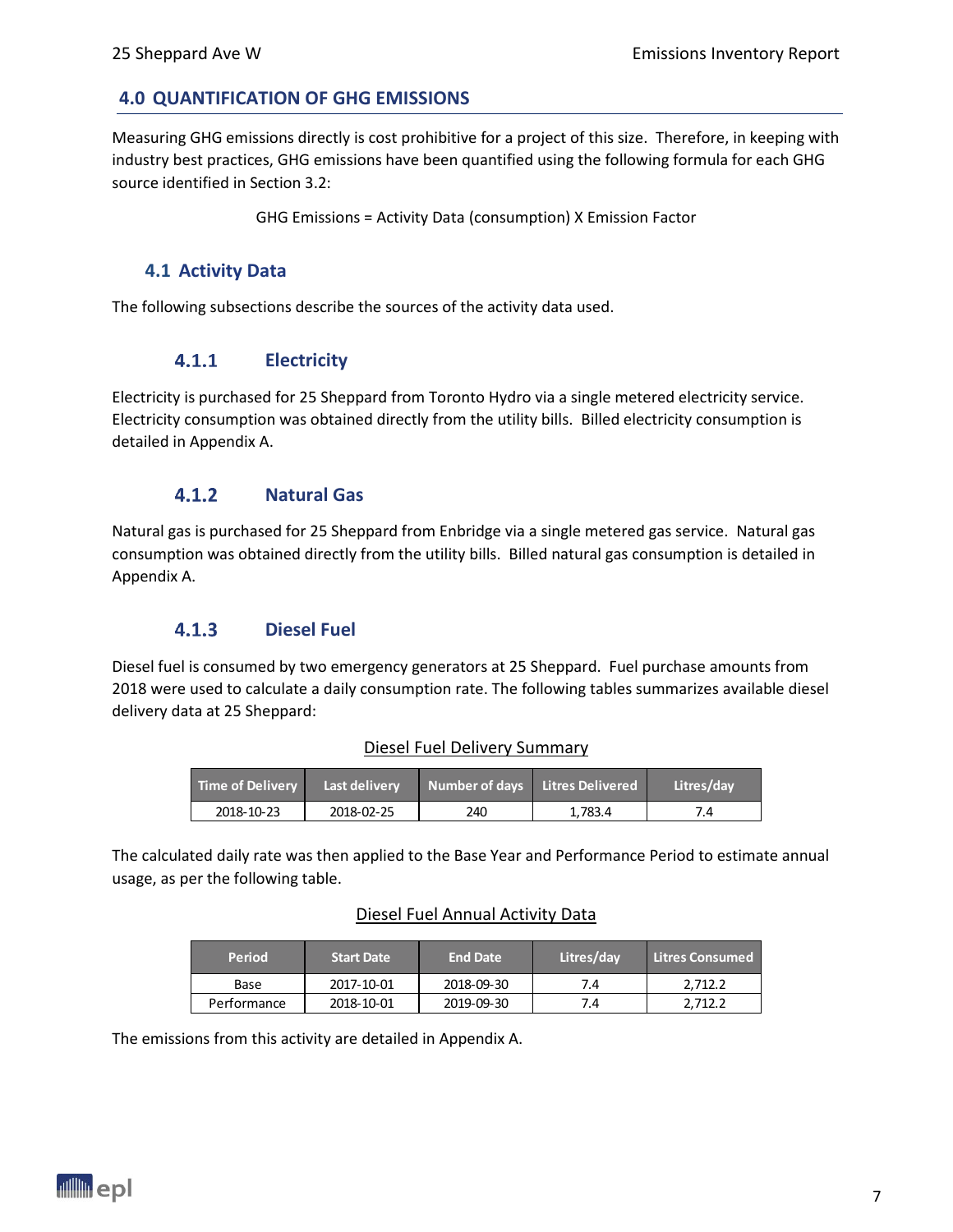#### $4.1.4$ **Refrigerants**

<span id="page-7-0"></span>Refrigerants are found in two centrifugal chillers and multiple supplementary cooling units at 25 Sheppard. Actual refrigerant leakage rates were not available. A 2% annual leakage rate was applied to the charge capacity of all units, as per the LEED EB guidance for credit EAc5.<sup>1</sup>

The following table summarizes the annual refrigerant activity data at 25 Sheppard:

| <b>Equipment Type</b> | Make/Model             | # of Units | <b>Tons</b> | Refrigerant | Charge<br>Capacity<br>$($ lbs $)$ | Leakage<br>Rate | Leakage<br>(Ibs) | Leakage<br>(kg) |
|-----------------------|------------------------|------------|-------------|-------------|-----------------------------------|-----------------|------------------|-----------------|
| Centrifugal chiller   | York YDTL-120          |            | 1108        | R-123       | 2400                              | 2%              | 48.0             | 21.8            |
| Condenser coil        | <b>AAON</b>            |            |             | R-410A      | 8                                 | 2%              | 0.2              | 0.1             |
| Rooftop unit          | Johnson Controls J20ZF |            | 20          | R-410A      | 46                                | 2%              | 0.9              | 0.4             |
| Heat pump             | Daikin RZR-P           |            |             | R-410A      | 6                                 | 2%              | 0.1              | 0.1             |
| Split air heat pumps  | Mitsubishi MUZ-D30NA   |            | 4           | R-410A      | 9                                 | 2%              | 0.2              | 0.1             |
| <b>Total</b>          |                        |            |             |             |                                   |                 | 49.4             | 22.4            |

#### Cooling Equipment Containing Refrigerants

The Base Year and Performance Period are assumed to have had equal refrigerant leakage amounts. The emissions from this activity are detailed in Appendix A.

### <span id="page-7-1"></span>**4.2 GHG Emission Factors and Global Warming Potentials (GWPs)**

Global Warming Potentials (GWPs) from the IPCC's Fourth Assessment Report for the different types of greenhouse gases reported for 25 Sheppard are shown in the following table.

| <b>Emission Type</b> | GWP(gCO2e/g) | <b>Source</b>                              |
|----------------------|--------------|--------------------------------------------|
| CO <sub>2</sub>      |              | IPCC Fourth Assessment Report (IPCC, 2012) |
| CH <sub>4</sub>      | 25           | IPCC Fourth Assessment Report (IPCC, 2012) |
| N <sub>20</sub>      | 298          | IPCC Fourth Assessment Report (IPCC, 2012) |
| $R - 123$            | 77           | IPCC Fourth Assessment Report (IPCC, 2012) |
| R-410A               | 2,088        | IPCC Fourth Assessment Report (IPCC, 2012) |

#### Global Warming Potentials

<sup>1</sup> Canada Green Building Council, LEED Canada for Existing Buildings: Operations and Maintenance 2009 Rating System, 2009, page 316.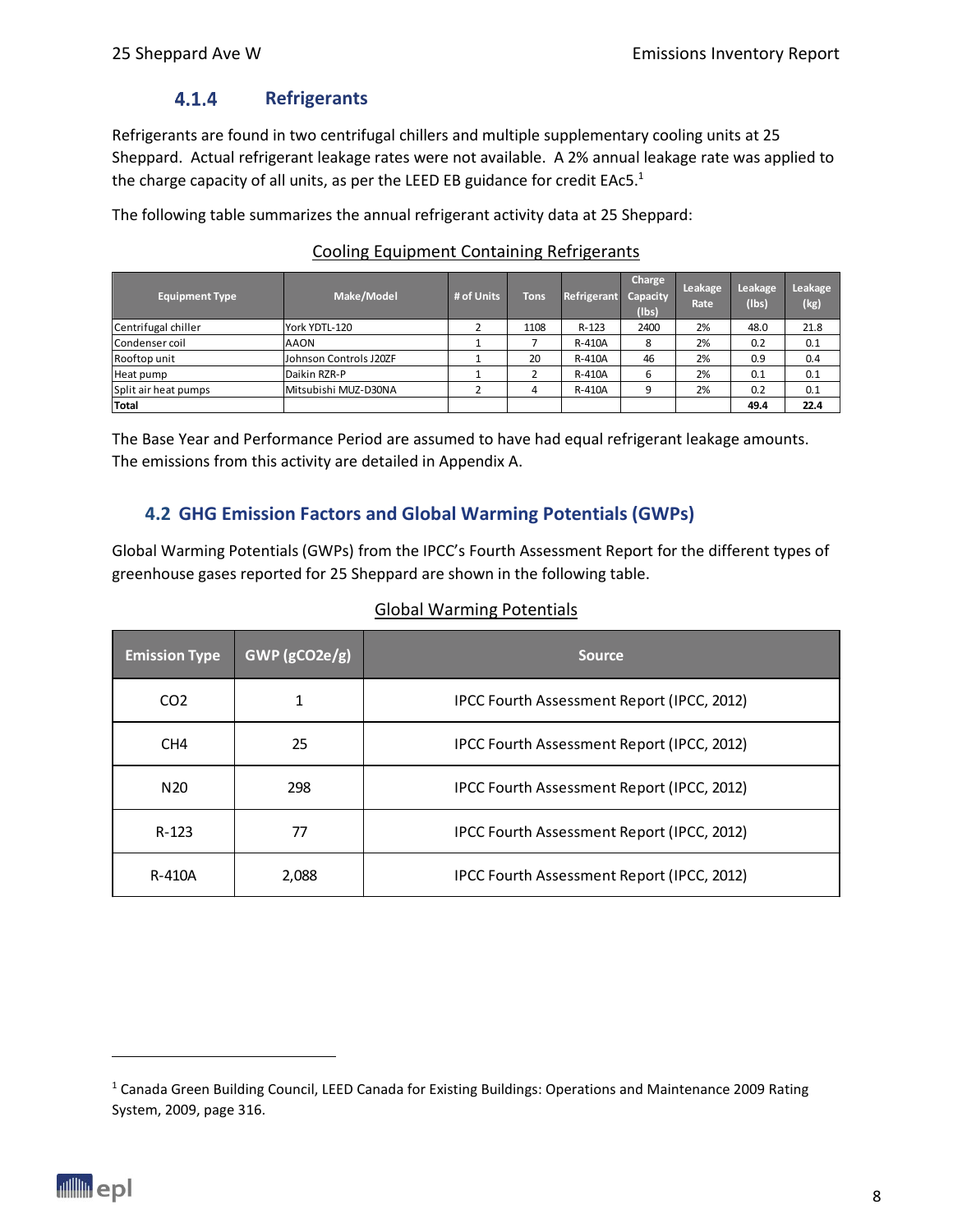The GHG emission factors used to calculate emissions from property energy use are also outlined in the following table.

| <b>GHG Source</b> | CO <sub>2</sub>  | CH <sub>4</sub> |                   | <b>N20</b>       |                   |       |                            | Factor                      | <b>Units</b> | <b>Factor Source</b> |
|-------------------|------------------|-----------------|-------------------|------------------|-------------------|-------|----------------------------|-----------------------------|--------------|----------------------|
|                   | gCO <sub>2</sub> | gCH4            | gCO <sub>2e</sub> | gN <sub>20</sub> | gCO <sub>2e</sub> |       |                            |                             |              |                      |
|                   |                  |                 |                   |                  |                   |       |                            | National Inventory Report   |              |                      |
| Electricity       | 17               | 0.00            | 0.00              | 0.001            | 0.30              | 17    | gCO <sub>2</sub> e<br>/kWh | (1990-2017) Greenhouse Gas  |              |                      |
|                   |                  |                 |                   |                  |                   |       |                            | Sources and Sinks in Canada |              |                      |
|                   |                  |                 |                   |                  |                   |       | gCO <sub>2</sub> e         | National Inventory Report   |              |                      |
| Natural Gas       | 1,888            | 0.037           | 0.93              | 0.035            | 10.43             | 1,899 | /m3                        | (1990-2017) Greenhouse Gas  |              |                      |
|                   |                  |                 |                   |                  |                   |       |                            | Sources and Sinks in Canada |              |                      |
|                   |                  |                 |                   |                  |                   |       |                            | National Inventory Report   |              |                      |
| Diesel Fuel       | 2,681            | 0.133           | 3.33              | 0.40             | 119.20            | 2,804 | gCO <sub>2</sub> e         | (1990-2017) Greenhouse Gas  |              |                      |
|                   |                  |                 |                   |                  |                   |       | $\sqrt{1}$                 | Sources and Sinks in Canada |              |                      |

#### Building Energy: GHG Emission Factors with Sources

Note that, as per the GHG Protocol, the electricity emission factor does not account for transmission and distribution losses. 2

<sup>&</sup>lt;sup>2</sup> World Resources Institute, The GHG Protocol Corporate Accounting and Reporting Standard, 2015, page 27.

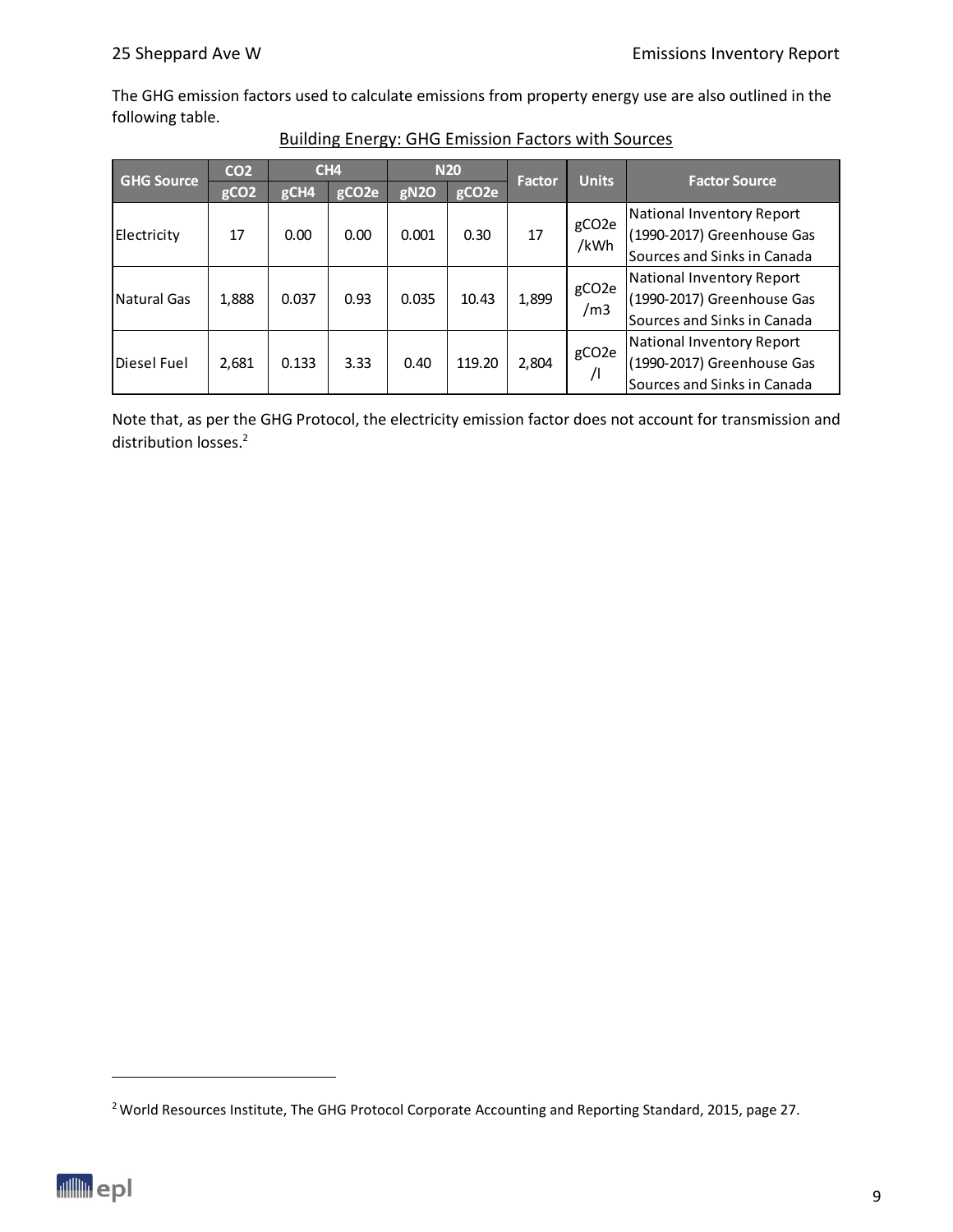#### <span id="page-9-1"></span><span id="page-9-0"></span>**5.0 GHG INVENTORY SUMMARY**

#### **5.1 Base Year and Reporting Period**

A Base Year of October 1, 2017 – September 30, 2018 was selected for this project, in keeping with LEED certification requirements.

<span id="page-9-2"></span>The LEED Performance Period for this project is October 1, 2018 – September 30, 2019.

#### $5.1.1$ **Base Year Recalculation Policy**

H&R REIT commits to recalculating baseline activity data and emissions in subsequent GHG inventories to account for the following factors, as per ISO 14064:

- a) Changes to operational boundaries
- b) Changes to the ownership and control of GHG sources or sinks transferred into or out of organizational boundaries
- c) Changes to GHG quantification methodologies that result in significant changes to quantified GHG emissions or removals.

<span id="page-9-3"></span>The base year GHG inventory will not be recalculated to account for changes in facility use or occupancy.

#### **5.2 Building Activity Data and Emissions**

<span id="page-9-4"></span>This section details the activity data and emissions resulting from building operations.

#### $5.2.1$ **Activity Data**

The following table summarizes the activity data for the base year and performance period, as described in Section 4.1:

| <b>Activity</b>   | <b>Base Year</b> | <b>Performance Period</b> | <b>Increase vs. Base</b><br>Year |
|-------------------|------------------|---------------------------|----------------------------------|
| Electricity (kWh) | 7,133,378        | 6,494,969                 | $-638,409$                       |
| Natural Gas (m3)  | 564,249          | 624,732                   | 60,483                           |
| Diesel (I)        | 2,712            | 2,712                     |                                  |
| R-123 (kg)        | 21.8             | 21.8                      |                                  |
| R-410A (kg)       | 0.6              | 0.6                       |                                  |

#### Activity Data: Base Year vs. Performance Period

#### $5.2.2$ **GHG Emissions and Removals: Performance Period vs. Base Year**

<span id="page-9-5"></span>The following table details GHG emissions during the project's Performance Period vs. the Base year, by emission source:

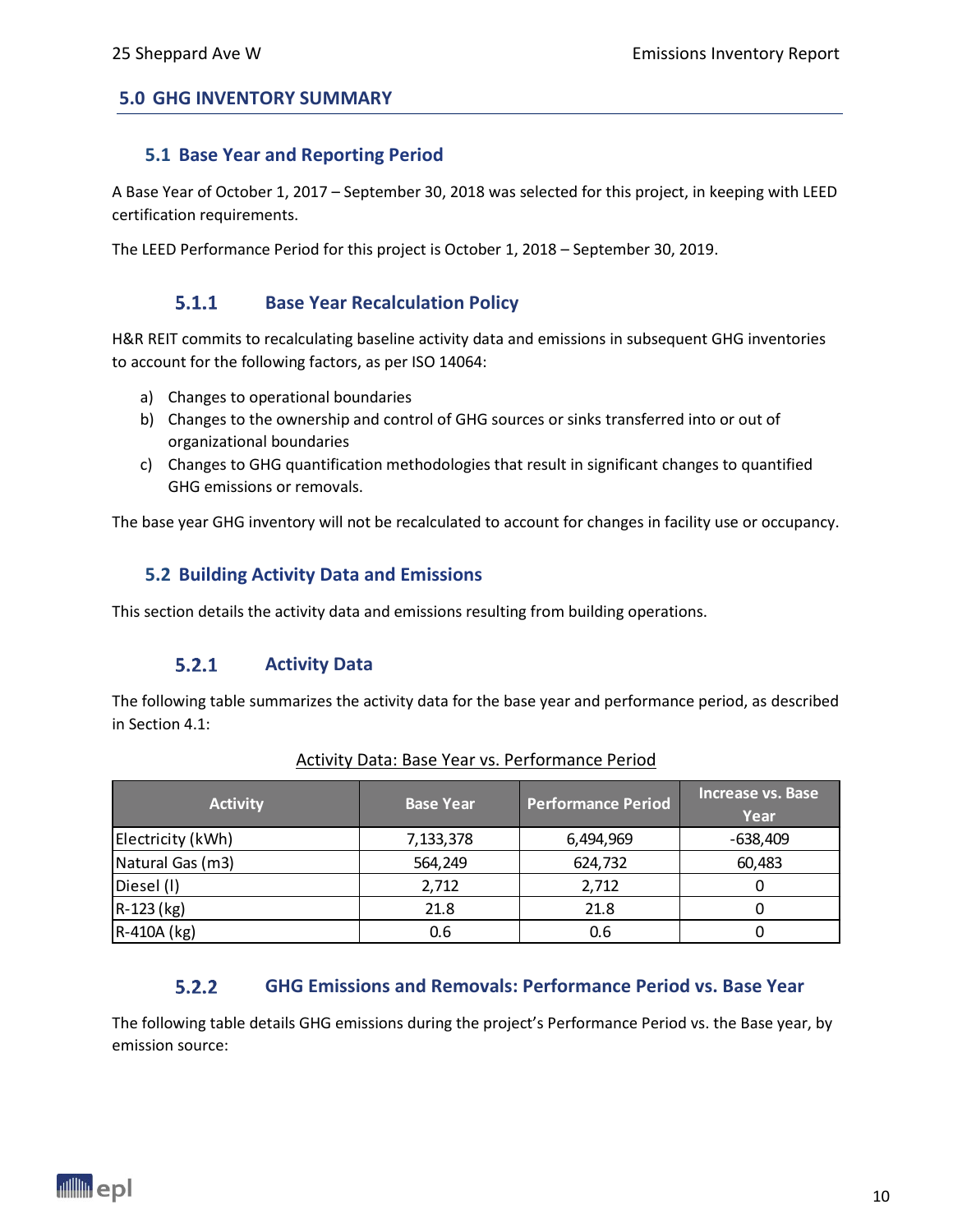| <b>Emission Souce</b> | <b>Base Year (tCO2e)</b> | <b>Performance Period</b><br>(tCO2e) | Increase vs. Base<br>Year |
|-----------------------|--------------------------|--------------------------------------|---------------------------|
| Electricity           | 123.4                    | 112.3                                | $-11.0$                   |
| Natural Gas           | 1,071.7                  | 1,186.6                              | 114.9                     |
| Diesel                | 7.6                      | 7.6                                  |                           |
| $R-123$               | 1.7                      | 1.7                                  |                           |
| R-410A                | 1.3                      | 1.3                                  |                           |
| Total                 | 1,205.7                  | 1,309.5                              | 103.8                     |

#### Emissions by Source: Base Year vs. Performance Period

The following table details GHG emissions during the project's Performance Period vs. the Base year, by scope:

#### Total Emissions by Scope: Base Year vs. Performance Period

| <b>Scope</b>           | Base Year (tCO2e) | <b>Performance Period</b><br>(tCO <sub>2e</sub> ) | Increase vs. Base<br>Year |
|------------------------|-------------------|---------------------------------------------------|---------------------------|
| Direct                 | 1,082.3           | 1,197.2                                           | 114.9                     |
| <b>Energy Indirect</b> | 123.4             | 112.3                                             | -11.0                     |
| Total                  | 1,205.7           | 1,309.5                                           | 103.8                     |

The following table details direct GHG emissions during the project's Performance Period vs. the Base Year, by GHG type:

#### Direct Emissions by GHG Type: Base Year vs. Performance Period

| <b>GHG Type</b> | <b>Base Year (tCO2e)</b> | <b>Performance Period</b><br>(tCO2e) | <b>Increase vs. Base</b><br>Year |
|-----------------|--------------------------|--------------------------------------|----------------------------------|
| CO <sub>2</sub> | 1,072.6                  | 1,186.8                              | 114.2                            |
| CH4             | 0.5                      | 0.6                                  | 0.1                              |
| <b>N2O</b>      | 6.2                      | 6.8                                  | 0.6                              |
| Refrigerants    | 3.0                      | 3.0                                  | 0.0                              |
| Total           | 1,082.3                  | 1,197.2                              | 114.9                            |

The following table details energy indirect GHG emissions during the project's Performance Period vs. the Base Year, by GHG type:

#### Energy Indirect Emissions by GHG Type: Base Year vs. Performance Period

| <b>GHG Type</b> | <b>Base Year (tCO2e)</b> | <b>Performance Period</b><br>(tCO2e) | Increase vs. Base<br>Year |  |
|-----------------|--------------------------|--------------------------------------|---------------------------|--|
| CO <sub>2</sub> | 121.3                    | 110.4                                | $-10.9$                   |  |
| CH4             | 0.0                      | 0.0                                  | 0.0                       |  |
| <b>N2O</b>      | 2.1                      | 1.9                                  | $-0.2$                    |  |
| Total           | 123.4                    | 112.3                                | $-11.0$                   |  |

The following table details total GHG emissions during the project's Performance Period vs. the Base year, by GHG Type:

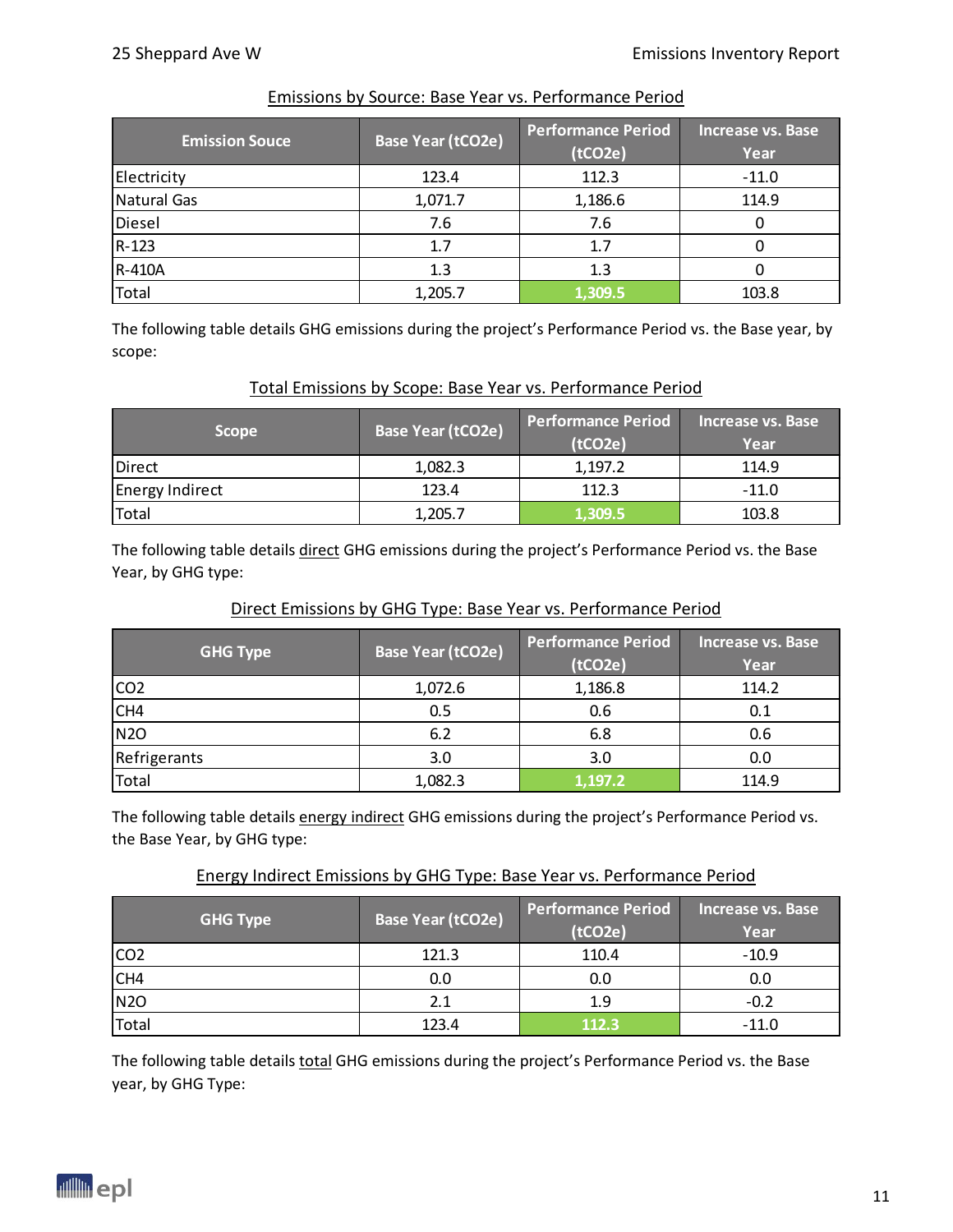| <b>GHG Type</b> | <b>Base Year (tCO2e)</b> | <b>Performance Period</b><br>(tCO2e) | Increase vs. Base<br>Year |
|-----------------|--------------------------|--------------------------------------|---------------------------|
| CO <sub>2</sub> | 1,193.8                  | 1,297.2                              | 103.3                     |
| CH <sub>4</sub> | 0.5                      | 0.6                                  | 0.1                       |
| <b>N2O</b>      | 8.3                      | 8.8                                  | 0.4                       |
| Refrigerants    | 3.0                      | 3.0                                  | 0.0                       |
| Total           | 1,205.7                  | 1,309.5                              | 103.8                     |

As shown in the above tables, total emissions during the performance period increased by approximately 9% compared to the base year. This increase was driven by higher natural gas consumption, mainly due to colder winter weather in 2018 vs. 2017.

#### <span id="page-11-0"></span>**5.3 Organizational Activities to Reduce GHG Emissions**

H&R REIT has an ongoing initiative to improve energy performance at 25 Sheppard and thus reduce GHG emissions from building operations.

An ASHRAE Level II Energy Audit was completed in September 2019. The following measures are currently under review for implementation:

- 1. Metering Upgrades
- 2. Operational Measures (e.g. compartment unit optimum start controls)
- 3. Tenant Engagement Measures (e.g. tenant energy consumption communication program, energy reduction seminars)
- 4. Systems Measures (e.g. lighting controls, motor replacement and variable speed drives, outdoor air optimization strategies)
- <span id="page-11-1"></span>5. Long Payback Opportunities (e.g. pneumatic thermostat retrofit, chiller isolation)

### **5.4 Certainty**

The following table shows the level of certainty in the activity data and emission factors used in preparing this report for 25 Sheppard. Note that the combined emissions from electricity and natural gas account for 99% of total building emissions. As such, the overall level of certainty is considered to be high.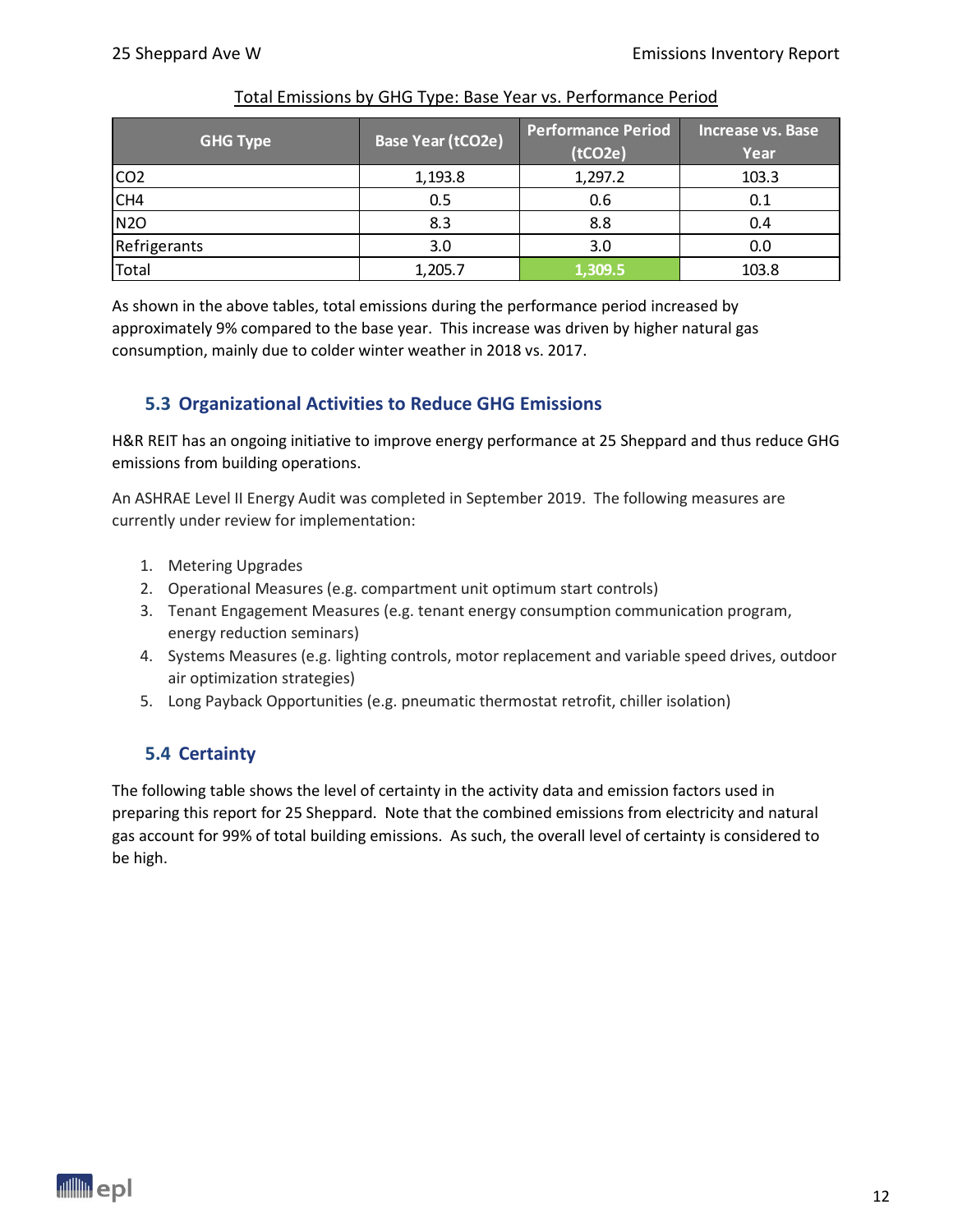|                        | <b>Certainty</b> |                 |                                                            |  |
|------------------------|------------------|-----------------|------------------------------------------------------------|--|
| <b>Emission Source</b> | <b>Activity</b>  | <b>Emission</b> | <b>Explanation</b>                                         |  |
|                        | <b>Data</b>      | Factor          |                                                            |  |
|                        |                  |                 | Consumption is measured via a revenue grade meter by       |  |
| Natural Gas            | High             | High            | Enbridge Gas. The emission factor is published by          |  |
|                        |                  |                 | Environment and Climate Change Canada.                     |  |
|                        |                  |                 | The refrigerant leakage rate was conservatively estimated. |  |
| Refrigerants           | Low              | High            | The emission factors are published in the IPCC Fourth      |  |
|                        |                  |                 | Assessment Report.                                         |  |
|                        |                  |                 | Fuel use per day was estimated and pro-rated to the Base   |  |
| Diesel                 | Low              | High            | Year and Performance Period. The emission factor is        |  |
|                        |                  |                 | published by Environment and Climate Change Canada.        |  |
|                        |                  |                 | Consumption is measured via a revenue grade meter by       |  |
| Electricity            | High             | High            | Toronto Hydro. The emission factor is published by         |  |
|                        |                  |                 | Environment and Climate Change Canada.                     |  |

# Certainty of Emissions Calculations by Emission Source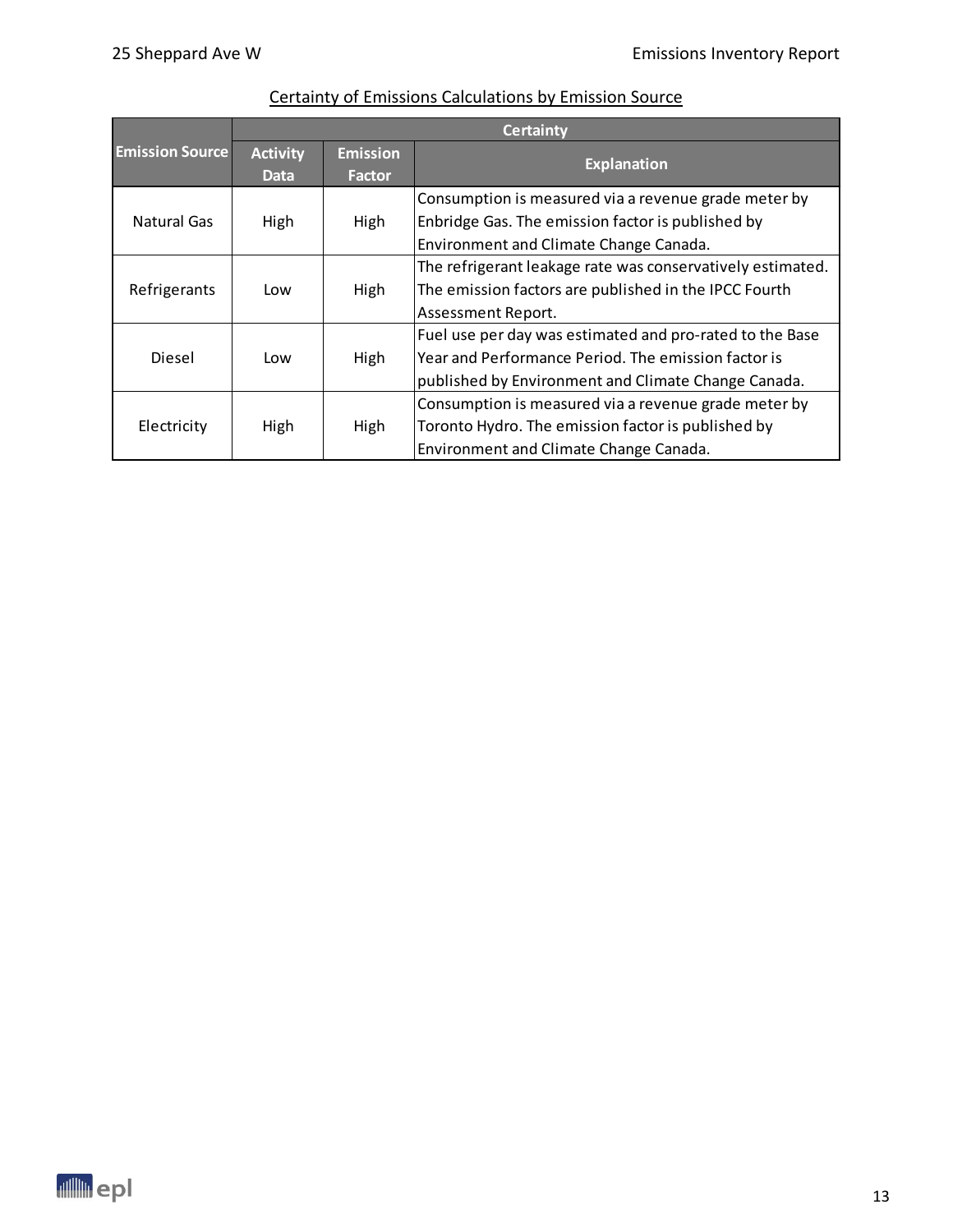#### <span id="page-13-1"></span><span id="page-13-0"></span>**6.0 GHG INVENTORY QUALITY MANAGEMENT**

#### **6.1 GHG Data Management**

This GHG report and inventory for 25 Sheppard is updated on an ongoing basis by EPL as part of the utility tracking service provided to H&R REIT via the following process:

- Utility bills are provided to EPL by H&R REIT on a monthly basis.
- Utility data is verified and entered into a database by EPL.
- Anomalies or inconsistencies in utility data are investigated by EPL to ensure data quality.
- Emission factors are updated annually by EPL based on the most recent National Inventory Report.

#### <span id="page-13-2"></span>**6.2 Roles and Responsibilities**

The following roles and responsibilities have been assigned to ensure completeness, accuracy and continuity in GHG reporting at 25 Sheppard in accordance to ISO 14064-1.

**Responsibility:** Delivery of utility bills to EPL.

| Owner:   | Mary De La Franier                                                                  |
|----------|-------------------------------------------------------------------------------------|
| Role:    | <b>Senior Property Manager</b>                                                      |
| Company: | <b>H&amp;R REIT</b>                                                                 |
|          | <b>Responsibility:</b> Verify and enter utility data into EPL database.             |
| Owner:   | Natasha Condic                                                                      |
| Role:    | Data Integrity and Support                                                          |
| Company: | <b>Energy Profiles Limited</b>                                                      |
|          | <b>Responsibility:</b> Update emission factors and prepare emissions reports.       |
| Owner:   | <b>Brian Park</b>                                                                   |
| Role:    | <b>Energy Analyst, GHG Reporting</b>                                                |
| Company: | <b>Energy Profiles Limited</b>                                                      |
|          | Responsibility: Verify GHG reports meet ISO 14064 CleanStart Registry requirements. |
| Owner:   | Evan Jones                                                                          |
| Role:    | Independent Verifier                                                                |
| Company: | 3P Analysis and Consulting                                                          |

#### <span id="page-13-3"></span>**6.3 Document Retention and Record Keeping**

Monthly utility bill and emissions data are retained on EPL's database on a secure server. Annual emission reports are archived for future reference.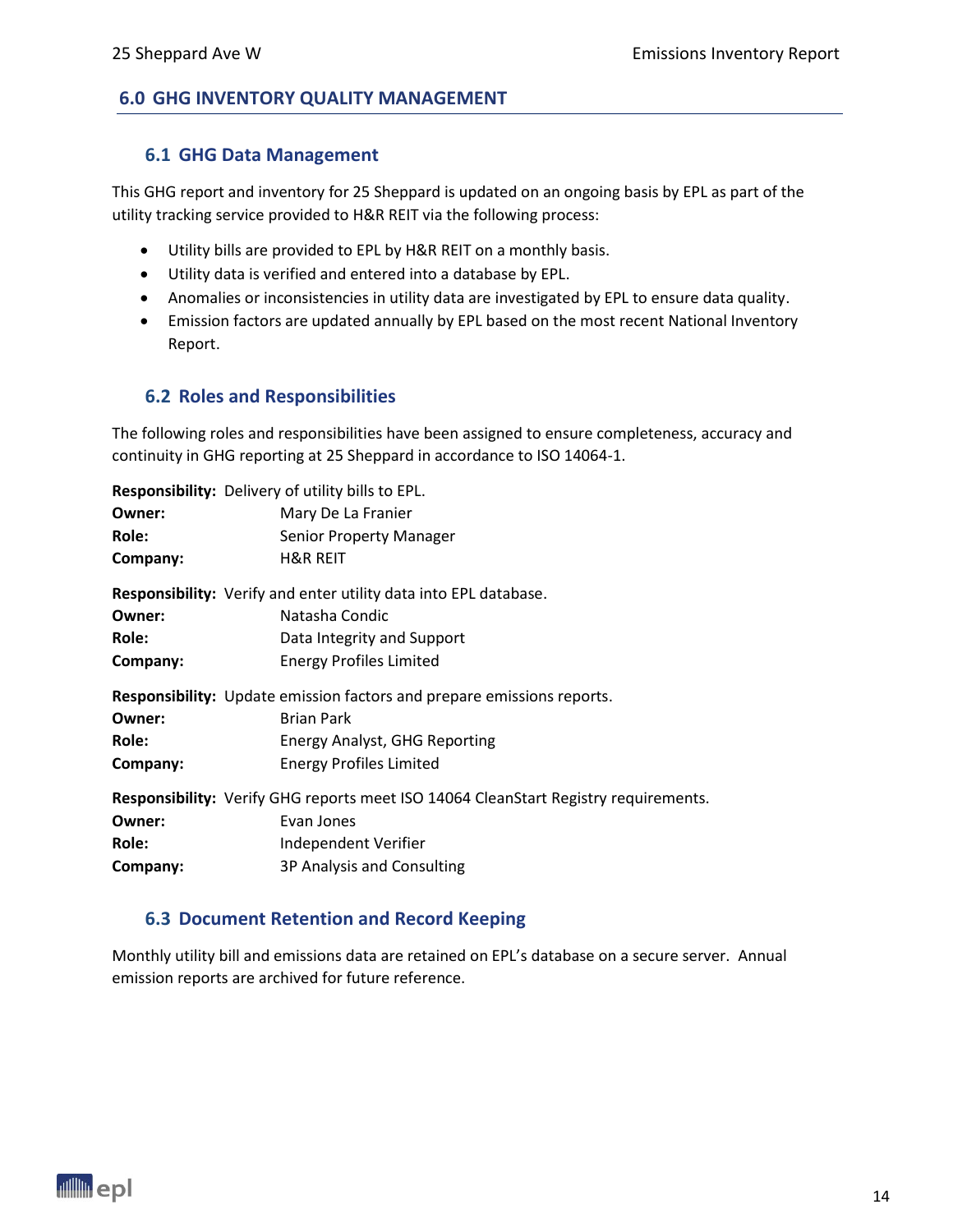### <span id="page-14-0"></span>**7.0 VERIFICATION ACTIVITIES**

Third party verification of this GHG inventory has been completed by Evan Jones of 3P Analysis and Consulting in accordance with ISO 14064-3-06 and LEED EB EAc6.

A summary of declarations in response to the CSA standard is presented in Appendix B.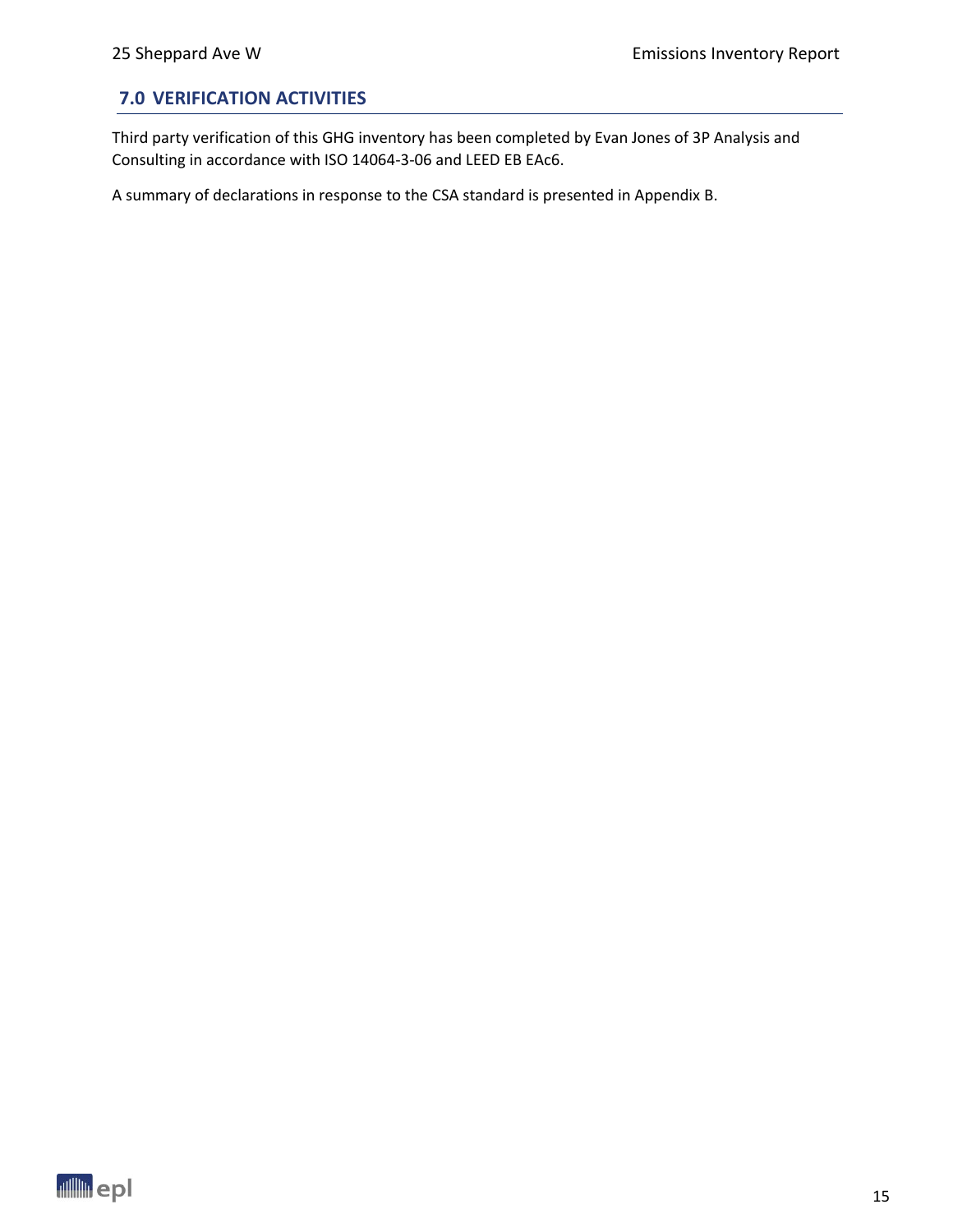#### **APPENDIX A DETAILED GHG DATA FOR UTILITIES**

The following tables detail the consumption of and emissions from electricity over the Base Year and Performance Period.

| <b>Start Date</b> | <b>End Date</b> | <b>Consumption</b>            | <b>Emissions (tCO2e)</b> |                 |            |              |
|-------------------|-----------------|-------------------------------|--------------------------|-----------------|------------|--------------|
|                   |                 | (kWh)                         | CO <sub>2</sub>          | CH <sub>4</sub> | <b>N2O</b> | <b>Total</b> |
| 2017-10-01        | 2017-10-31      | 561,051                       | 9.5                      | 0.0             | 0.2        | 9.7          |
| 2017-11-01        | 2017-11-30      | 591,950<br>0.2<br>10.1<br>0.0 |                          |                 | 10.2       |              |
| 2017-12-01        | 2017-12-31      | 620,229<br>10.5<br>0.0        |                          | 0.2             | 10.7       |              |
| 2018-01-01        | 2018-01-31      | 644,568                       | 11.0                     | 0.0             | 0.2        | 11.1         |
| 2018-02-01        | 2018-02-28      | 558,692                       | 9.5                      | 0.0             | 0.2        | 9.7          |
| 2018-03-01        | 2018-03-31      | 607,988                       | 10.3                     | 0.0             | 0.2        | 10.5         |
| 2018-04-01        | 2018-04-30      | 590,734                       | 10.0                     | 0.0             | 0.2        | 10.2         |
| 2018-05-01        | 2018-05-31      | 595,734                       | 10.1                     | 0.0             | 0.2        | 10.3         |
| 2018-06-01        | 2018-06-30      | 562,072                       | 9.6                      | 0.0             | 0.2        | 9.7          |
| 2018-07-01        | 2018-07-31      | 645,874                       | 11.0                     | 0.0             | 0.2        | 11.2         |
| 2018-08-01        | 2018-08-31      | 613,145                       | 10.4                     | 0.0             | 0.2        | 10.6         |
| 2018-09-01        | 2018-09-30      | 541,342                       | 9.2                      | 0.0             | 0.2        | 9.4          |
| Total             |                 | 7,133,378                     | 121.3                    | 0.0             | 2.1        | 123.4        |

### Electricity Consumption and Emissions

#### **Performance Period**

| <b>Start Date</b><br><b>End Date</b> |            | <b>Consumption</b>    |                 | <b>Emissions (tCO2e)</b> |            |              |  |
|--------------------------------------|------------|-----------------------|-----------------|--------------------------|------------|--------------|--|
|                                      |            | (kWh)                 | CO <sub>2</sub> | CH <sub>4</sub>          | <b>N2O</b> | <b>Total</b> |  |
| 2018-10-01                           | 2018-10-31 | 523,090               | 8.9             | 0.0                      | 0.2        | 9.0          |  |
| 2018-11-01                           | 2018-11-30 | 553,897               | 9.4             | 0.0                      | 0.2        | 9.6          |  |
| 2018-12-01                           | 2018-12-31 | 9.2<br>542,622<br>0.0 |                 | 0.2                      | 9.4        |              |  |
| 2019-01-01                           | 2019-01-31 | 567,584               | 9.6             | 0.0                      | 0.2        | 9.8          |  |
| 2019-02-01                           | 2019-02-28 | 509,318               | 8.7             | 0.0                      | 0.2        | 8.8          |  |
| 2019-03-01                           | 2019-03-31 | 564,188               | 9.6             | 0.0                      | 0.2        | 9.8          |  |
| 2019-04-01                           | 2019-04-30 | 529,262               | 9.0             | 0.0                      | 0.2        | 9.2          |  |
| 2019-05-01                           | 2019-05-31 | 519,130               | 8.8             | 0.0                      | 0.2        | 9.0          |  |
| 2019-06-01                           | 2019-06-30 | 507,945               | 8.6             | 0.0                      | 0.2        | 8.8          |  |
| 2019-07-01                           | 2019-07-31 | 10.8<br>633,320       |                 | 0.0                      | 0.2        | 11.0         |  |
| 2019-08-01                           | 2019-08-31 | 9.5<br>560,952<br>0.0 |                 |                          | 0.2        | 9.7          |  |
| 2019-09-01                           | 2019-09-30 | 483,661               | 8.2             | 0.0                      | 0.1        | 8.4          |  |
| Total                                |            | 6,494,969             | 110.4           | 0.0                      | 1.9        | 112.3        |  |

**Base Year**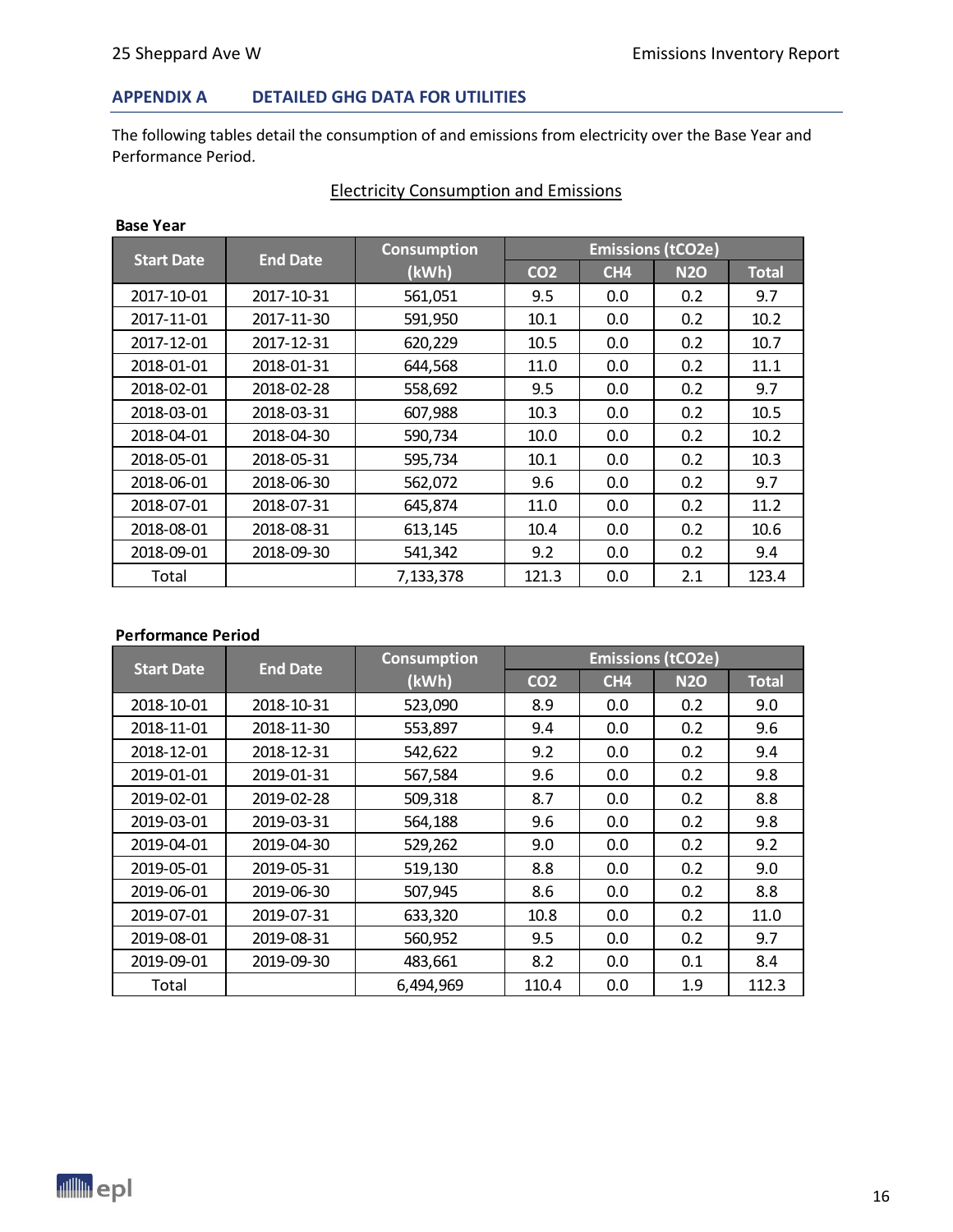The following tables detail the consumption of and emissions from natural gas over the Base Year and Performance Period.

| <b>Base Year</b>  |                 |                               |                          |                 |            |              |  |
|-------------------|-----------------|-------------------------------|--------------------------|-----------------|------------|--------------|--|
| <b>Start Date</b> | <b>End Date</b> | <b>Consumption</b>            | <b>Emissions (tCO2e)</b> |                 |            |              |  |
|                   |                 | (m3)                          | CO <sub>2</sub>          | CH <sub>4</sub> | <b>N2O</b> | <b>Total</b> |  |
| 2017-09-22        | 2017-10-22      | 6,117                         | 11.5                     | 0.0             | 0.1        | 11.6         |  |
| 2017-10-23        | 2017-11-20      | 110.6<br>58,580<br>0.1        |                          | 0.6             | 111.3      |              |  |
| 2017-11-21        | 2017-12-19      | 89,842                        | 169.6                    | 0.1             | 0.9        | 170.6        |  |
| 2017-12-20        | 2018-01-21      | 119,747                       | 226.1                    | 0.1             | 1.2        | 227.4        |  |
| 2018-01-22        | 2018-02-20      | 92,931                        | 175.5                    | 0.1             | 1.0        | 176.5        |  |
| 2018-02-21        | 2018-03-20      | 76,723                        | 144.9                    | 0.1             | 0.8        | 145.7        |  |
| 2018-03-21        | 2018-04-19      | 93,353<br>176.3<br>0.1<br>1.0 |                          |                 | 177.3      |              |  |
| 2018-04-20        | 2018-05-21      | 22,845                        | 43.1                     | 0.0             | 0.2        | 43.4         |  |
| 2018-05-22        | 2018-06-20      | 1,109                         | 2.1                      | 0.0             | 0.0        | 2.1          |  |
| 2018-06-21        | 2018-07-19      | 1,160                         | 2.2                      | 0.0             | 0.0        | 2.2          |  |
| 2018-07-20        | 2018-08-21      | 923                           | 1.7                      | 0.0             | 0.0        | 1.8          |  |
| 2018-08-22        | 2018-09-20      | 919                           | 1.7                      | 0.0             | 0.0        | 1.7          |  |
| Total             |                 | 564,249                       | 1,065.3                  | 0.5             | 5.9        | 1,071.7      |  |

### Natural Gas Consumption and Emissions

#### **Performance Period**

| <b>Start Date</b> | <b>End Date</b> | <b>Consumption</b>      | <b>Emissions (tCO2e)</b> |                 |            |              |
|-------------------|-----------------|-------------------------|--------------------------|-----------------|------------|--------------|
|                   |                 | (m3)                    | CO <sub>2</sub>          | CH <sub>4</sub> | <b>N2O</b> | <b>Total</b> |
| 2018-09-21        | 2018-10-21      | 31,338                  | 59.2                     | 0.0             | 0.3        | 59.5         |
| 2018-10-22        | 2018-11-20      | 72,291                  | 136.5                    | 0.1             | 0.8        | 137.3        |
| 2018-11-21        | 2018-12-19      | 98,889<br>186.7<br>0.1  |                          | 1.0             | 187.8      |              |
| 2018-12-20        | 2019-01-21      | 111,487<br>210.5<br>0.1 |                          | 1.2             | 211.8      |              |
| 2019-01-22        | 2019-02-20      | 108,066<br>204.0<br>0.1 |                          | 1.1             | 205.3      |              |
| 2019-02-21        | 2019-03-20      | 91,128                  | 172.0                    | 0.1             | 1.0        | 173.1        |
| 2019-03-21        | 2019-04-21      | 71,277                  | 134.6                    | 0.1             | 0.7        | 135.4        |
| 2019-04-22        | 2019-05-21      | 35,850                  | 67.7                     | 0.0             | 0.4        | 68.1         |
| 2019-05-22        | 2019-06-19      | 2,757                   | 5.2                      | 0.0             | 0.0        | 5.2          |
| 2019-06-20        | 2019-07-21      | 391<br>0.7<br>0.0       |                          |                 | 0.0        | 0.7          |
| 2019-07-22        | 2019-08-21      | 0.7<br>380<br>0.0       |                          | 0.0             | 0.7        |              |
| 2019-08-22        | 2019-09-22      | 878                     | 1.7                      | 0.0             | 0.0        | 1.7          |
| Total             |                 | 624.732                 | 1,179.5                  | 0.6             | 6.5        | 1,186.6      |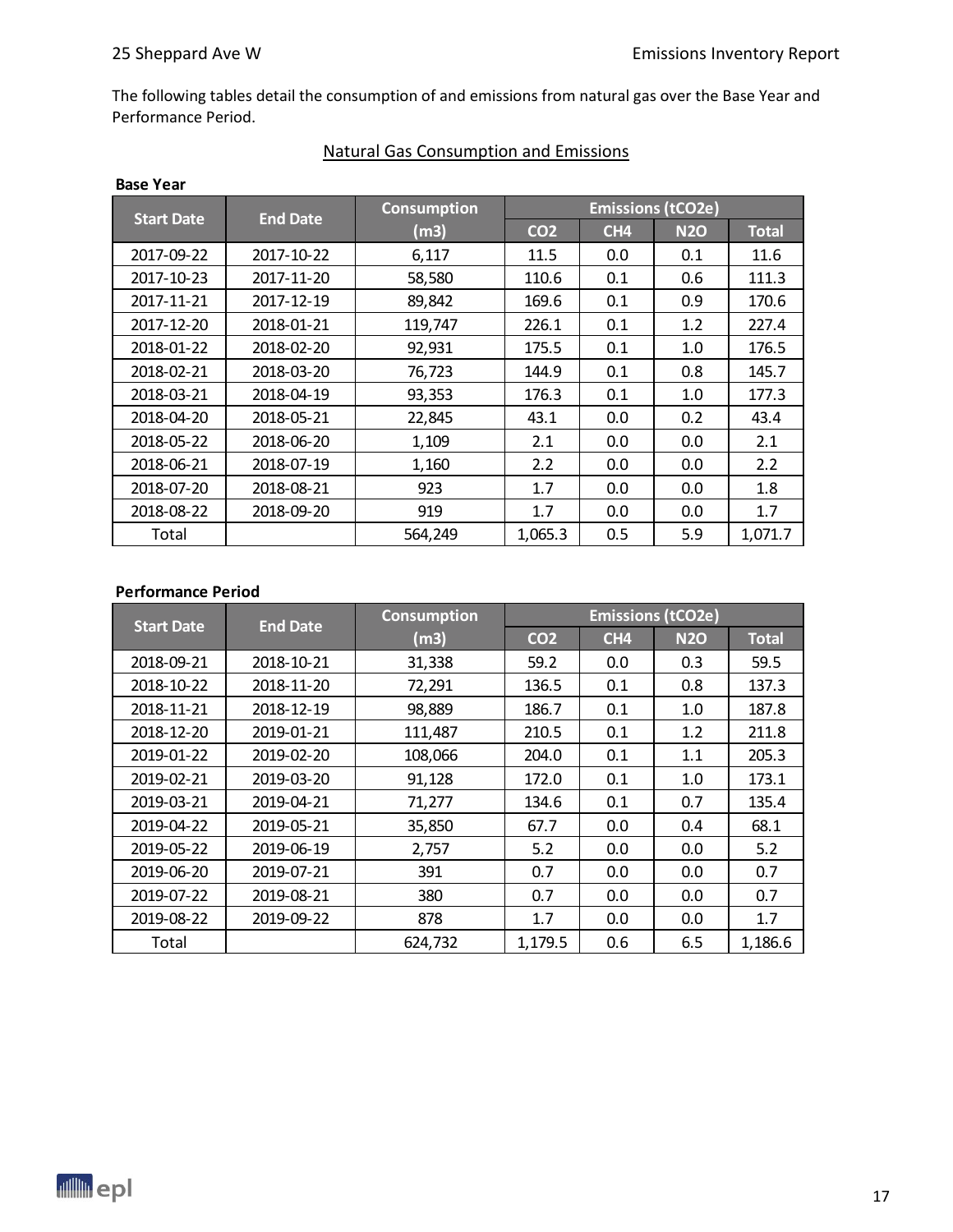Additionally, the following two tables outline the activity data and emissions related to refrigerants and diesel fuel consumption for the Base Year and Performance Period.

#### Refrigerant Emissions

| <b>Period</b>      | <b>Dates</b>  | Refrigerant              | $GWP$ (gCO2e/g) | Leakage (kg) | <b>Emissions (tCO2e)</b> |
|--------------------|---------------|--------------------------|-----------------|--------------|--------------------------|
|                    | 2017-10-01 to | $R-123$                  | 77.0            | 21.8         | 1.7                      |
| Base<br>2018-09-30 | R-410A        | 2088.0                   | 0.6             | 1.3          |                          |
|                    |               |                          | 3.0             |              |                          |
|                    | 2018-10-01 to | $R-123$                  | 77.0            | 21.8         | 1.7                      |
| Performance        | 2019-09-30    | R-410A                   | 2088.0          | 0.6          | 1.3                      |
|                    |               | Performance Period Total | 3.0             |              |                          |

### Diesel Consumption and Emissions

| <b>Period</b><br><b>End Date</b><br><b>Start Date</b> |            | <b>Consumption (I)</b> |                 | <b>Emissions (tCO2e)</b> |       |      |     |  |
|-------------------------------------------------------|------------|------------------------|-----------------|--------------------------|-------|------|-----|--|
|                                                       |            | CO <sub>2</sub>        | CH <sub>4</sub> | <b>N2O</b>               | Total |      |     |  |
| Base                                                  | 2017-10-01 | 2018-09-30             | 2.712.2         | 7.3                      | 0.01  | 0.32 | 7.6 |  |
| Performance I                                         | 2018-10-01 | 2019-09-30             | 2.712.2         | 7.3                      | 0.01  | 0.32 | 7.6 |  |

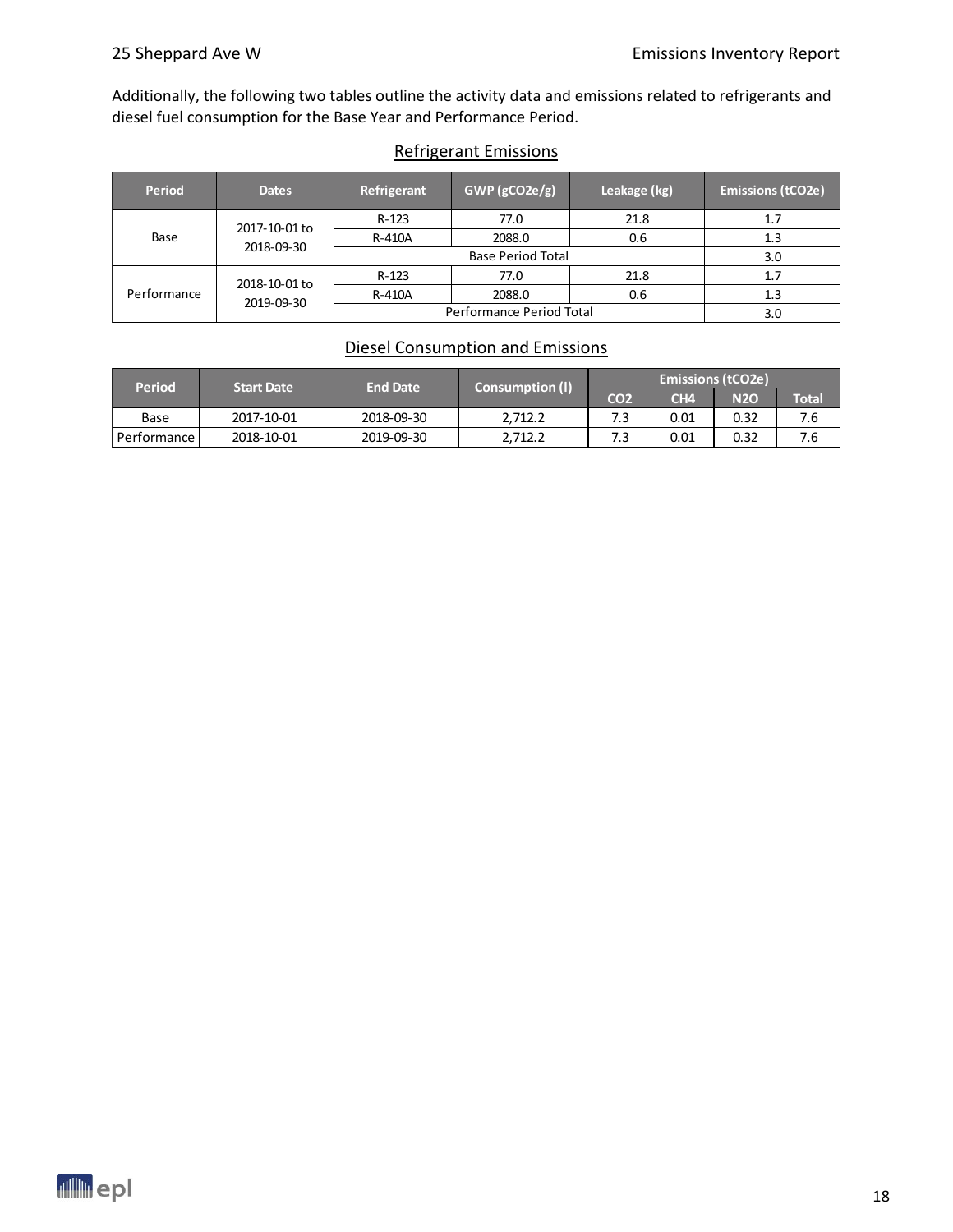#### **APPENDIX B STANDARD REPORTING DECLARATION**

The following table provides a summary of the reporting information required by CAN/CSA-ISO Standard 14064-1-06. Provided in the 'Declaration' column is EPL's assertion of the GHG inventory for 25 Sheppard.

#### Reporting Information

| No.          | <b>CSA Reporting Requirement</b>                                                                                                                       | <b>Declaration</b>                                                                                                                                                                                                                                                                                                                                                     |
|--------------|--------------------------------------------------------------------------------------------------------------------------------------------------------|------------------------------------------------------------------------------------------------------------------------------------------------------------------------------------------------------------------------------------------------------------------------------------------------------------------------------------------------------------------------|
| A            | Description of the reporting organization.                                                                                                             | H&R REIT ("The Company") owns and<br>manages 25 Sheppard. The Company has<br>registered the building in the Canada Green<br>Building Council's LEED-EB Program. To meet<br>the requirements of LEED-EB Energy and<br>Atmosphere credit 6: Emission Reduction<br>Reporting, The Company is submitting this<br>GHG Inventory report to the CSA's CleanStart<br>Registry. |
| B            | Person responsible.                                                                                                                                    | Mary De La Franier, Senior Property Manager,<br><b>H&amp;R REIT</b>                                                                                                                                                                                                                                                                                                    |
| C            | Reporting period covered.                                                                                                                              | October 1, 2018 - September 30, 2019                                                                                                                                                                                                                                                                                                                                   |
| D            | Documentation of organizational boundary.                                                                                                              | <b>Operational Control Approach</b>                                                                                                                                                                                                                                                                                                                                    |
| E            | Direct GHG emissions, quantified separately<br>for each GHG, in tonnes of CO2e.                                                                        | See section 5.2.2                                                                                                                                                                                                                                                                                                                                                      |
| F            | A description of how CO2 emissions from the<br>combustion of biomass are treated in the<br>GHG inventory.                                              | Not applicable.                                                                                                                                                                                                                                                                                                                                                        |
| G            | If quantified, GHG removals, quantified in<br>tonnes of CO2e.                                                                                          | Not applicable.                                                                                                                                                                                                                                                                                                                                                        |
| H            | Explanation for the exclusion of any GHG<br>sources or sinks from quantifications.                                                                     | This inventory includes all direct and energy<br>indirect GHG emissions sources, as well as<br>some other indirect sources. GHG sinks are<br>not applicable to this inventory.                                                                                                                                                                                         |
| $\mathbf{L}$ | Energy indirect GHG emissions associated<br>with the generation of imported electricity,<br>heat or steam, quantified separately in<br>tonnes of CO2e. | See section 5.2.2                                                                                                                                                                                                                                                                                                                                                      |
| J            | The historical base year selected and the<br>base-year GHG inventory.                                                                                  | October 1, 2017 - September 30, 2018;<br>see section 5.2.2                                                                                                                                                                                                                                                                                                             |